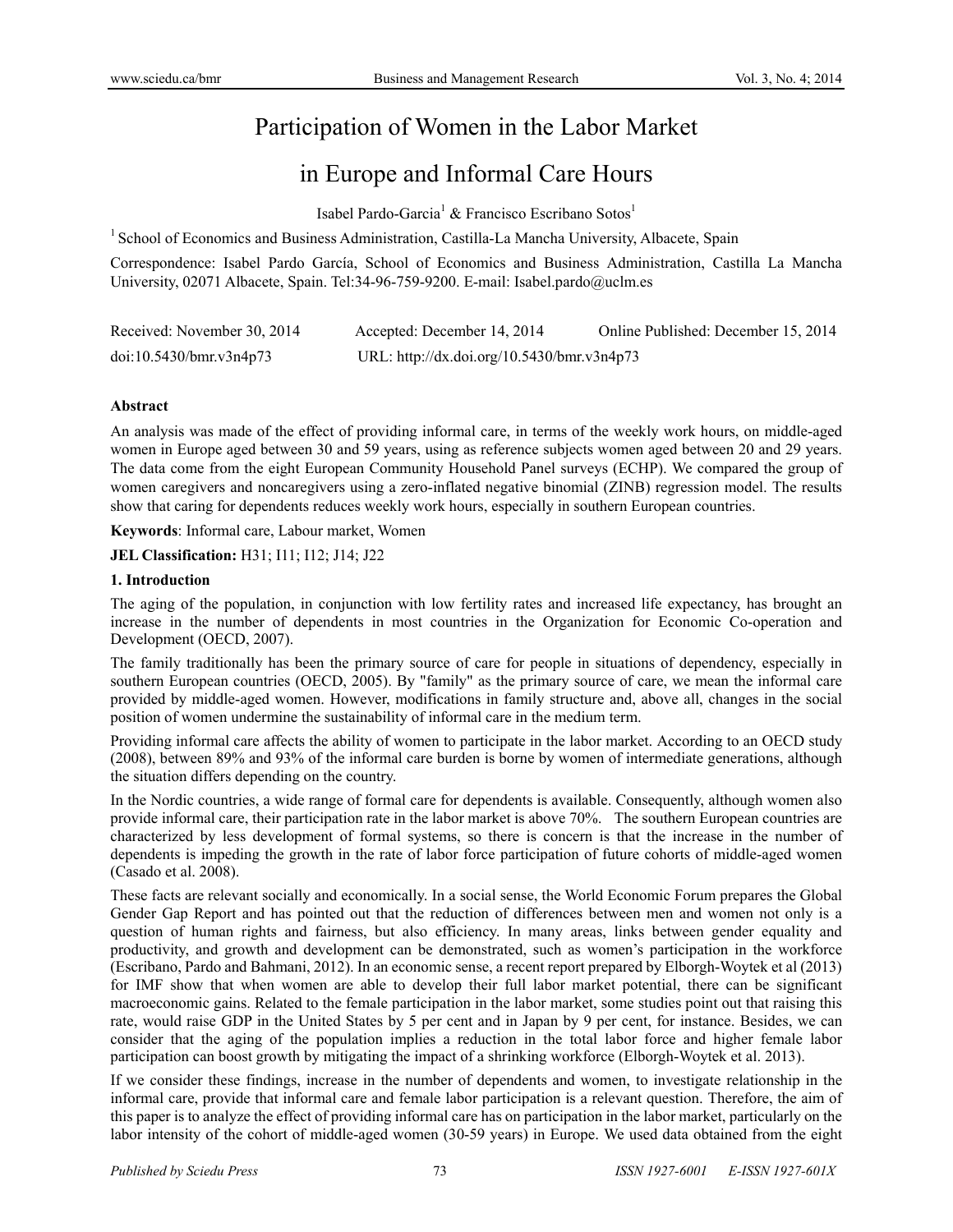waves of the European Community Household Panel survey (1994-2001) and zero-inflated negative binomial regression analysis to examine the influence of providing informal care on labor intensity (measured by the number of hours of work per week) and participation in the labor market of the group of women caregivers versus women non-caregivers.

From the Introduction on, the article continues with a Literature Review (section 2), Methodology (section 3), Results (section 4), and Conclusions.

## **2. Literature Review**

The relation between informal care and its costs in terms of loss of employment opportunities for women has been studied in the US and in some countries of the European Union, but, in general, literature on this topic is sparse.

When the relationship between providing informal care and employment opportunities is investigated, caregiving can be considered as an endogenous or exogenous variable. If the caring decision in endogenous, the question is, do individuals give up work in order to engage in informal care or do individuals take care responsibilities in the absence of employment opportunities? It is to say, both decision are simultaneous. If the care decision is exogenous, we assume that both decisions are independent.

Studies that consider caregiving as an endogenous variable (Ettner [1995, 1996] in the US; Heitmueller [2007] in the UK, and Crespo [2007] and Bolin [2008] in Europe) find that there are costs in terms of being able to avail oneself of job opportunities associated with being an informal caregiver, given that the probability of being employed decreases when one is also a caregiver.

Carmichael and Charles (1998 and 2003) consider caregiving as an exogenous variable and obtain the same negative relation between caregiving and employment, but it is less pronounced.

Other authors make comparisons between European countries. The studies of Crespo (2007), Bolin (2008), Casado et al, (2008), and Viitanen (2005) focus especially on investigating the effect of being an informal caregiver and various features of that role on the probability of being employed or not. They found that people who provide more hours of informal care have less participation in the labor market.

Generally speaking, the literature has analyzed the effect of providing informal care on the probability of being employed and has considered only women caregivers. The effect of caregiving on work intensity has hardly been studied in the literature. Likewise, it has not been studied whether the behavior differs between women who provide informal care and those who do not. Only Spiess and Schneider (2003) analyze the changes in the number of hours of work a week using a difference-in-differences approach.

ZINB regression models allow the effect of informal care on employment intensity, as measured by the number of hours of work a week, to be determined and the comparison of the likelihood of being employed among women caregivers and no caregivers. Therefore, there are two research questions; first, whether women caregivers have more or less probability of being employed and second, if there are differences among countries.

## **3. Methodology**

## *3.1 Sample and Selection of Variables*

The database used is the European Union Households Panel (ECHP). Peracchi (2002) carry out some relevant characteristics about this survey. It is centrally designed and coordinated by the Statistical Office of the European Communities (Eurostat). National Statistics Institutes are responsible for sample selection, adaptation of the questionnaire, fieldwork, basic data processing and editing. All national samples are selected through probability sampling and use a common questionnaire centrally designed by Eurostat. To collect data, the interviewing method recommended by Eurostat is face-to-face personal interviewing. The questionnaire covers demographic, labor force behavior, income, health, education and training, housing and migration

This survey provides 8 waves of micro data on living conditions in most Member States of the EU – 15. It is suitable for the analysis of relations between providing informal care and work behavior for several reasons.

In first place, the survey provides information on the working behavior of the subjects of the sample, employment situation, type of workday, and the number of hours worked or wages.

In second place, it provides information about informal caregiver-related aspects. Subjects were asked about whether they care for an adult dependent or not, the number of hours of caregiving provided per week, or whether the care recipient resides in the same household or outside.

In third place, the survey contains socioeconomic information about the respondent and other household members with whom the respondent lives, such as their age, sex, education level, health status, employment history, income from labor and capital which allow us to include some variables in our analysis.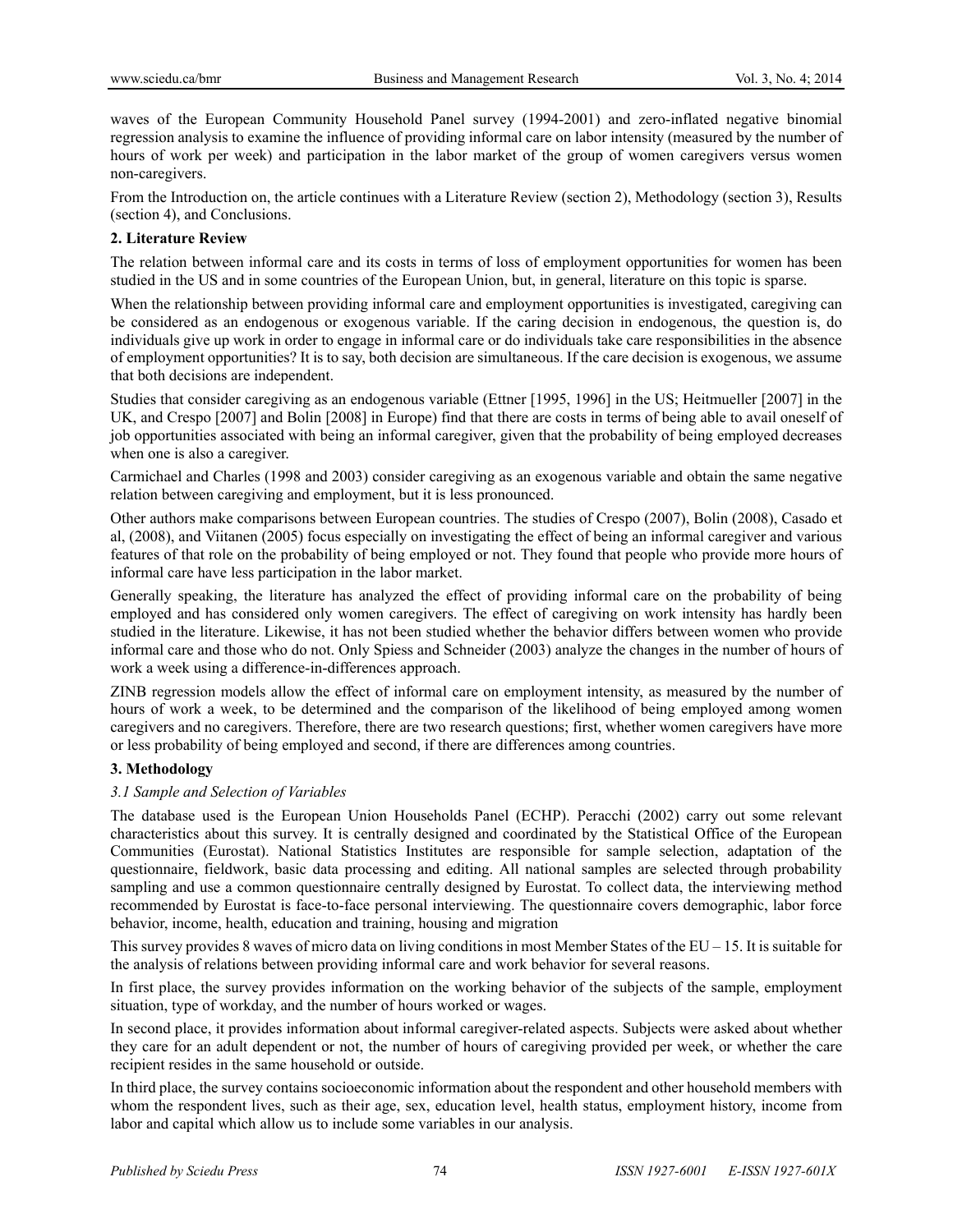Finally, it allows us to consider several states: employed and providing care, employed and not providing care, not employed and providing care, and neither employed nor providing care.

The selected sample were women aged 30 to 59 years from three groups of countries: southern European group (Spain, Greece, Italy and Portugal), continental group (Germany, France, UK, Belgium and Ireland), and the Nordic group (Denmark, the Netherlands and Luxembourg). The choice of the cohort of middle-aged women is based on empirical evidence that the percentage of women caregivers exceeds that of men and that most of the women engaged in providing informal care are in this age group. Women aged 20 to 29 years were used as reference subjects in the analysis.

The occupational status of the women, i.e., employed or not employed, including inactive status, had to be known. We also needed to know whether or not they were caring for a dependent (other than women dedicated exclusively to childcare).

In addition, all the women had to have completed the eight ECHP surveys. Finland, Austria, and Switzerland were excluded from the analysis because they were not present in all eight years of the survey. We analyzed separate models for each group of countries.

The maximum number of observations used for the southern European group (Spain, Greece, Italy and Portugal) was 50,968, for the continental group (Germany, France, UK, Belgium and Ireland) it was 52,136, and for the Nordic group (Denmark, Netherlands and Luxembourg) it was 18,128.

Table 1 shows the variables included in the analysis. The dependent variable was the number of weekly work hours. The care-related variables were different intervals of caregiving intensity compared to no caregiving.

The other variables included in the analysis were socio-demographic variables related to the individual characteristics of each person at the time of interview.

| <b>Comportamiento status</b>   |                                                                              |
|--------------------------------|------------------------------------------------------------------------------|
| Weekly work hours              | Hours worked weekly                                                          |
| <b>Informal</b> care           |                                                                              |
| Care14                         | 1 if caring for a dependent person fewer than 14 h a week, 0 otherwise       |
| Carel 428                      | 1 if caring for a dependent person between 14 h and 28 h a week, 0 otherwise |
| Care28                         | 1 if caring for a dependent person more than 28 h a week, 0 otherwise        |
| No care                        | 1 if not caring for dependents, 0 otherwise                                  |
| Sociodemographic variables     |                                                                              |
| Age20 29                       | 1 if between 20 and 29 years, 0 otherwise                                    |
| Age30_39                       | 1 if between 30 and 39 years, 0 otherwise                                    |
| Age40 49                       | 1 if between 40 and 49 years, 0 otherwise                                    |
| Age50_59                       | 1 if between 50 and 59 years, 0 otherwise                                    |
| Married                        | 1 if married, 0 otherwise                                                    |
| Sep_div                        | 1 if separated or divorced, 0 otherwise                                      |
| Widow                          | 1 if widowed, 0 otherwise                                                    |
| Single                         | 1 if single (never married), 0 otherwise                                     |
| Educ prim                      | 1 if educational level is lower than cycle 1 secondary, 0 otherwise          |
| Educ sec                       | 1 if educational level is cycle 2 secondary, 0 otherwise                     |
| Educ tert                      | 1 if educational level is tertiary, 0 otherwise                              |
| Health                         | 1 if your health is poor or very poor, 0 otherwise                           |
| Children12                     | Children under 12 years at home                                              |
| Home_size                      | Number of members of household                                               |
| City                           | 1 if place of residence is a big city, 0 otherwise                           |
| <b>Macroeconomic variables</b> |                                                                              |
|                                | Countries with low proportion of institutionalized dependents                |
| Countries south                | (Spain, Greece, Italy and Portugal)                                          |
| Countries continental          | Countries with medium proportion of institutionalized dependents             |
|                                | (Germany, France, United Kingdom, Belgium and Ireland)                       |
| Countries Nordic               | Countries with high proportion of institutionalized dependents               |
|                                | (Denmark, Netherlands and Luxembourg)                                        |

Source: Prepared by authors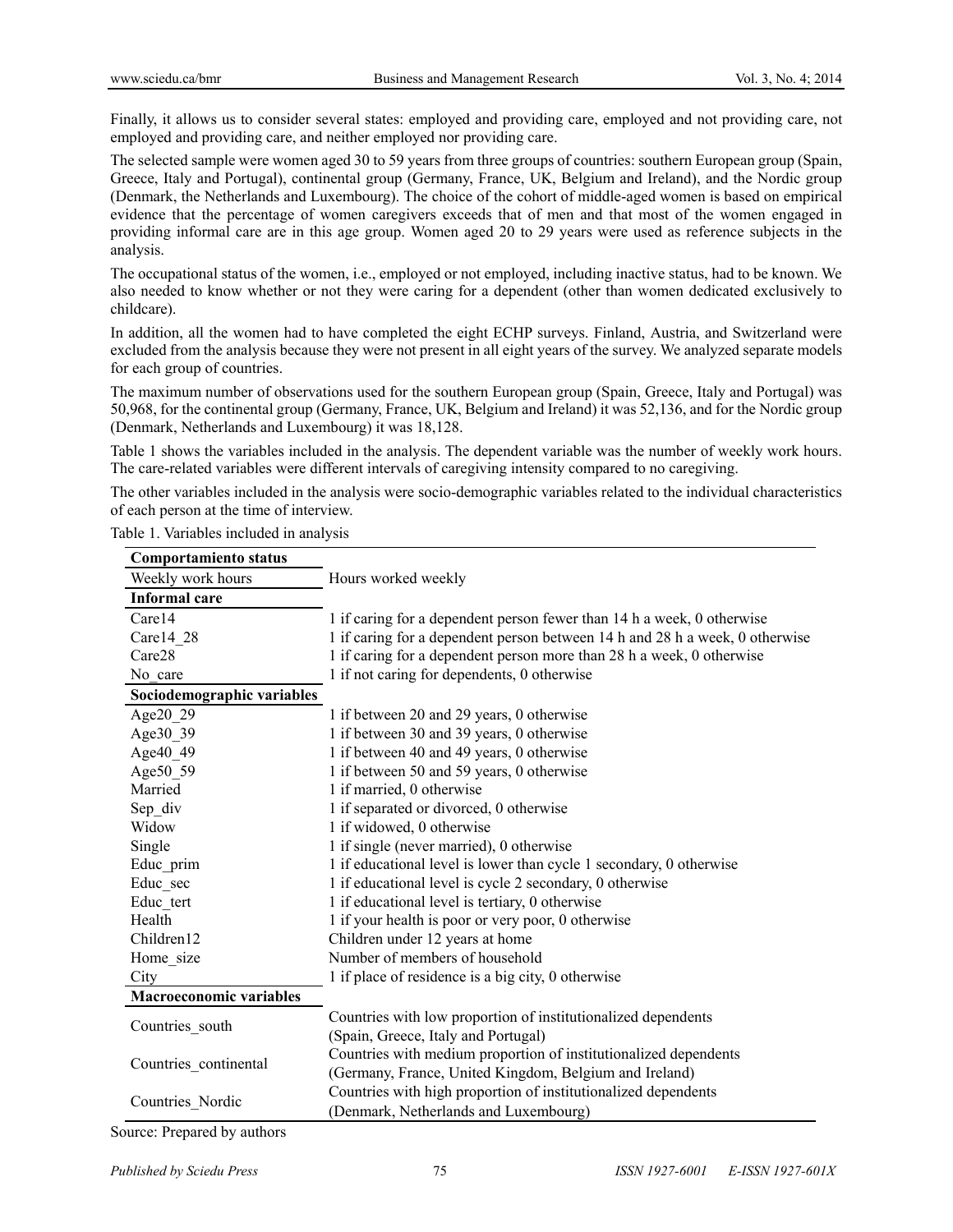#### *3.2 Method of analysis*

In the literature on employment and the care of dependents, both variables are related negatively and the probability of having employment diminishes for informal caregivers in all cases.

This situation is reinforced in the case of middle-aged women, who are the main providers of care and have traditionally had less participation in the labor market. Differences in occupational status also exist between women caregivers and no caregivers.

Since the distribution of the dependent variable, "Weekly work hours" is a discrete variable that corresponds to whole non-negative values; count data models were used for the analysis and comparison of the occupational status of caregivers versus no caregivers.

The ZINB model developed by Lambert (1992) and Greene (1994) assumes that there are two latent groups in the sample, and that it is impossible to know a priori which group the individual belongs to. Some individuals have a certain probability of working 0 hours a week, a group identified as "Always 0," or women who do not work outside the home and thus always have 0 weekly work hours with a probability of 1.

The first of the equations estimated using a binomial logit reflects the potential risk of belonging to the "Always 0" group, i.e., the probability of working 0 hours a week or not working.

The second equation includes a negative binomial function-containing zero as one of the values in the distribution and reflects the potential risk of working some hours a week. This is the "Not Always 0" group, where the dependent variable takes values other than 0.

If the target variable,  $Y_1$  (Weekly Work Hours) follows a negative binomial distribution with excess zeros, then the estimate will have two stages (Cheung, 2002). This model is the same as that followed by Albert and Davia (2011) to analyze the risk of material privation of young people.

$$
pr(Y_1 = y_1) = \pi_1 + (1 - \pi_1) \left(\frac{1}{1 + k y_1}\right)^k \text{ if } y_1 = 0
$$
\n(1)

$$
pr(Y_1 = y_1) = (1 - \pi_1) \frac{\tau(k^{-1} + y_i)}{\tau(k^{-1}) y_i!} (k y_i)^{y_1} (\frac{1}{1 + k \gamma_i})^{k-1} \text{ si } y_1 > 0
$$
 (2)

for each i = 1, ..., N. The mean and variance of the target variable, which follows a ZINB distribution, is E  $(Y_1)$  =  $(1 - \pi_1) \gamma_i$  and Var  $(Y_1) = (1 - \pi_1) \gamma_i (1 + (k + \pi_1) \gamma_i)$ . (3)

 $\pi_1$ It will be modeled through a logit model: logit  $(\pi_1)X_1\beta$  where  $X_1$  is a row vector  $1 \times p$  of covariates (including a constant) and  $\beta$  is the column vector  $p \times 1$  of the respective parameters. The logistic specification allows us to find the odds ratio for the relative risk of being in subset A (working 0 hours), where  $y_1 = 0$ . The expectation of the counting part is modeled as follows: log  $(\gamma_i) = Z_{i\delta}$ , where  $Z_i$  is a row vector 1xq of covariates, and  $\delta$  is the corresponding vector column (q x 1) of coefficients. Being  $\theta = [\beta', \delta']'$ . The vectors of covariates  $X_i$  and  $Z_i$  may or may not contain the same set of regressors. In our case, we chose the same specification for both models.

The likelihood function maximized in the ZINB model is the following:

$$
\ln L = \sum_{i \in A} w_i \ln \left[ \pi_1 + \{1 - \pi_1\} \frac{1}{(1 + k\gamma_i)} k^{-1} \right] + \sum_{i \notin A} w_i \left[ \ln \{1 - \pi_1\} + \ln \tau (k^{-1} + \gamma_i) - \ln \tau (\gamma_i + 1) - \ln \tau (k^{-1}) + k^{-1} \ln \left( \frac{1}{1 + k\gamma_i} \right) \right] \tag{4}
$$

Where  $w_i$  are the weights associated with the negative binomial distribution (Greene, 2008), while  $\tau$ () is the gamma function (Long and Freese, 2006).

#### **4. Results**

Table 2 shows the descriptive statistics (mean and standard deviation) of the variables included in the analysis of each group of countries.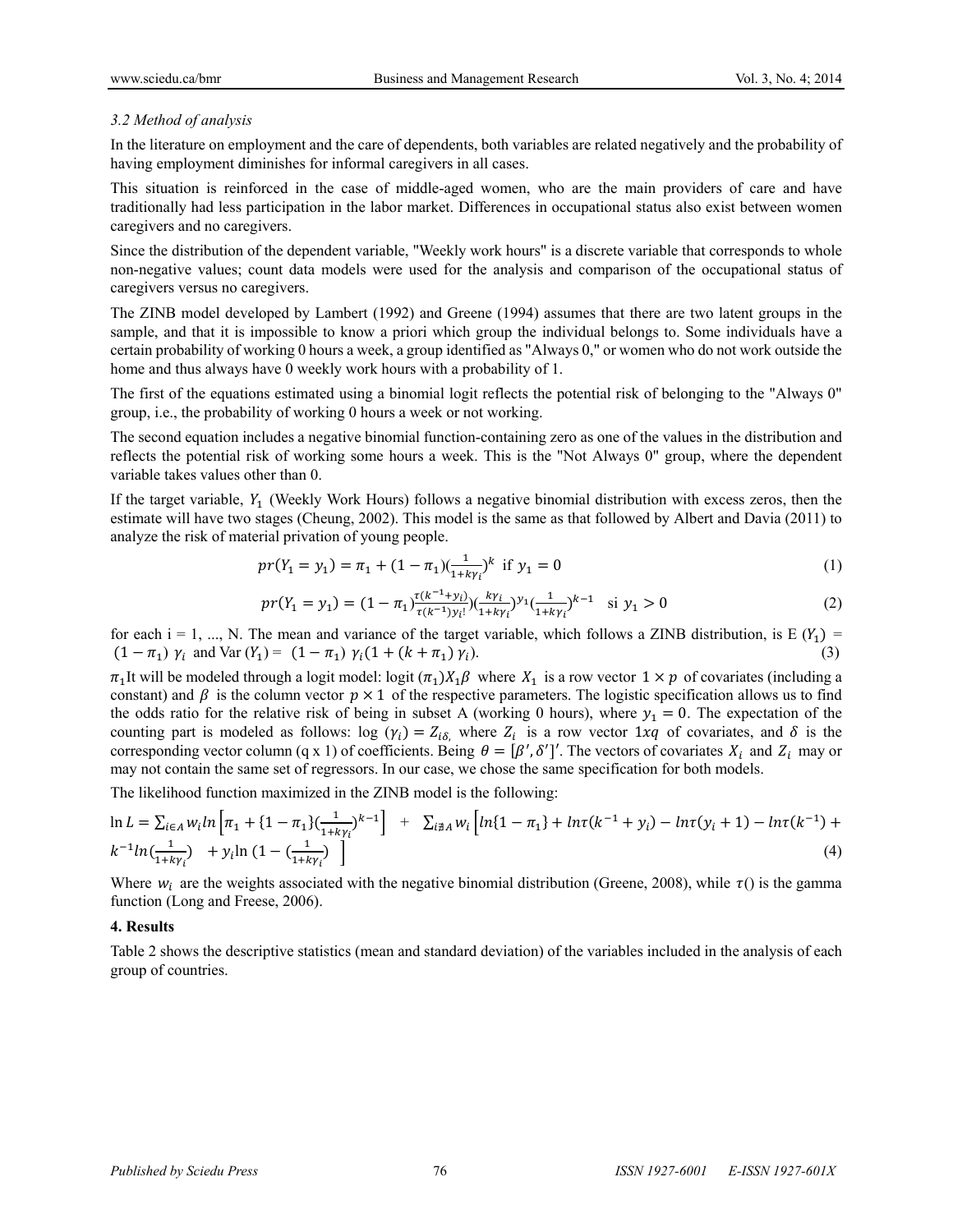|                     | Southern European countries Continental countries Nordic countries |           |        |           |        |           |
|---------------------|--------------------------------------------------------------------|-----------|--------|-----------|--------|-----------|
|                     | Mean                                                               | <b>SD</b> | Mean   | <b>SD</b> | Mean   | <b>SD</b> |
| Weekly work hours   | 19.660                                                             | 20.693    | 23.766 | 18.614    | 21.596 | 16.412    |
| Care14              | 0.025                                                              |           | 0.054  |           | 0.033  |           |
| Care14_28           | 0.030                                                              |           | 0.006  |           | 0.013  |           |
| Care28              | 0.031                                                              |           | 0.006  |           | 0.005  |           |
| No_care             | 0.470                                                              |           | 0.540  |           | 0.408  |           |
| Age20_29            | 0.193                                                              |           | 0.135  |           | 0.132  |           |
| Age30_39            | 0.312                                                              |           | 0.338  |           | 0.351  |           |
| Age40_49            | 0.305                                                              |           | 0.334  |           | 0.339  |           |
| Age50 59            | 0.190                                                              |           | 0.193  |           | 0.179  |           |
| Married             | 0.747                                                              |           | 0.715  |           | 0.709  |           |
| Sep_div             | 0.034                                                              |           | 0.099  |           | 0.089  |           |
| Widow               | 0.029                                                              |           | 0.023  |           | 0.013  |           |
| Single              | 0.190                                                              |           | 0.162  |           | 0.188  |           |
| Educ_prim           | 0.588                                                              |           | 0.370  |           | 0.436  |           |
| Educ sec            | 0.262                                                              |           | 0.349  |           | 0.366  |           |
| Educ_tert           | 0.149                                                              |           | 0.280  |           | 0.198  |           |
| Health              | 0.059                                                              |           | 0.087  |           | 0.039  |           |
| Children12          | 0.562                                                              |           | 0.448  |           | 0.645  |           |
| Home_size           | 1.355                                                              | 0.018     | 1.578  | 1.821     | 1.345  | 1.683     |
| City                | 0.018                                                              |           | 0.013  |           | 0.027  |           |
| <b>Observations</b> | 50968                                                              |           | 52136  |           | 18128  |           |

Table 2. Descriptive statistics of variables included in the analysis

Source: Prepared by authors from ECHP data (Eurostat)

The results the ZINB model estimates show the effect of informal care, as measured by the hours of care dedicated to dependents, on weekly work hours in each group of countries.

The probability of working more or fewer hours a week, "Working Group" (Table 3) and the probability of not working, "Nonworking Group" (Table 4) are presented for the different groups of countries.

As explanatory variables we include data related to informal care, taking as the reference value a woman aged 20 to 29 years who does not care for dependents, single, with a level of education below compulsory secondary level, good health status, no children under the age of 12 years, and living in a small home not located in a large city.

In all cases, the model estimates are presented as relative risk (increase in relative risk) (IRR) and the value of the Z statistic. Relative risk indicates the degree of probability of belonging to the working group or the nonworking group compared to the reference subject. The sign of the coefficient indicates the direction of the influence of each variable on the probability of pertaining to one group or another.

For the working group and related to research questions, the results show that the probability of working is affected by the intensity of care and the effects differ across the countries of the European Union. In the case of southern European countries, intensive caregiving (providing more than 28 hours of care a week to a dependent person) adversely affects the number of work hours, i.e., the probability of working is lower for a person providing intensive informal caregiving than for individuals who do not perform caregiving tasks. This did not occur in the Nordic countries, where intensive informal caregiving is not relevant. In this case, informal caregiving is of low or medium intensity, which has a negative impact on the number of weekly work hours. The situation is intermediate for the continental countries.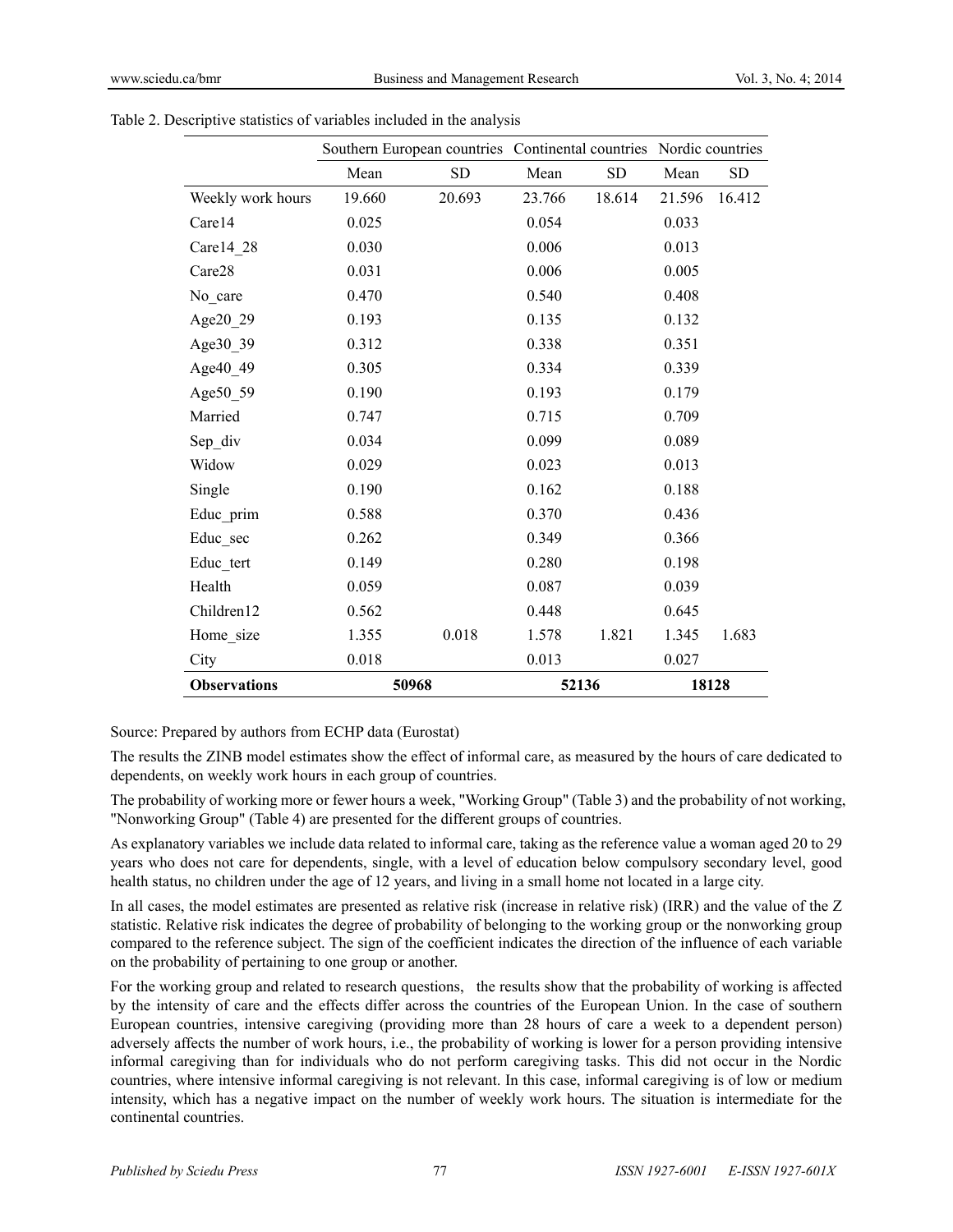|                              | <b>Southern European</b><br><b>Continental countries</b><br>countries |              |             | <b>Nordic countries</b> |             |             |
|------------------------------|-----------------------------------------------------------------------|--------------|-------------|-------------------------|-------------|-------------|
| <b>Independent variables</b> | <b>IRR</b>                                                            | $\mathbf{z}$ | <b>IRR</b>  | Z                       | <b>IRR</b>  | Z           |
| Care14                       | 1.0075                                                                | 0.724        | 1.0065      | 0.415                   | $1.0932***$ | 3,284       |
| <b>Carel4 28</b>             | $1.0192*$                                                             | 1.862        | $0.9433**$  | $(-2.506)$              | $0.8830***$ | $(-3.614)$  |
| Care28                       | 0.9688***                                                             | $(-2.764)$   | $1.0444*$   | 1.741                   | 1.0266      | 0.617       |
| Age30 39                     | 1.002                                                                 | 0.344        | $0.9554***$ | $(-7.022)$              | $0.9522***$ | $(-3.888)$  |
| Age40 49                     | 0.9941                                                                | $(-0.940)$   | $0.9858**$  | $(-2.086)$              | $0.9749*$   | $(-1.912)$  |
| Age50 59                     | $0.972***$                                                            | $(-3.733)$   | $0.9719***$ | $(-3.589)$              | 1.0076      | 0.488       |
| <b>Married</b>               | $0.9747***$                                                           | $(-4.855)$   | $0.8755***$ | $(-23.526)$             | $0.7977***$ | $(-22.238)$ |
| Sep div                      | 1.0016                                                                | 0.157        | $0.9578***$ | $(-5.418)$              | $0.9372***$ | $(-4.032)$  |
| Widow                        | 1.005                                                                 | 0.399        | $0.9648***$ | $(-2.528)$              | $0.8636***$ | $(-3.928)$  |
| Educ sec                     | $0.957***$                                                            | $(-9.272)$   | $1.0551***$ | 11.029                  | $1.1447***$ | 14.871      |
| Educ tert                    | $0.902***$                                                            | $(-19.859)$  | $1.1223***$ | 23.559                  | $1.2975***$ | 25.586      |
| Health                       | $0.9583***$                                                           | $(-3.935)$   | $1.0148*$   | 1.818                   | $0.9390**$  | $(-2.120)$  |
| Children12                   | 0.9982                                                                | $(-1.136)$   | $1.0041***$ | 4.16                    | $1.0065***$ | (4.334)     |
| Home size                    | 0.999                                                                 | $(-0.759)$   | $0.9873***$ | $(-10.289)$             | $0.9907***$ | $(-3.702)$  |
| <b>City</b>                  | $1.003***$                                                            | 2.679        | $1.0035***$ | 3.17                    | $1.0064***$ | 3.519       |

| Table 3. Results of pertaining to "Not always 0" or "Working" Group |  |  |
|---------------------------------------------------------------------|--|--|
|                                                                     |  |  |

*Source:* Prepared by authors from ECHP data (1994-2001). Reference subject: Woman 20 to 29 years old, does not care for dependents, single, educational level below lower secondary, good health status, no children under 12 years, small home, and residence not in a large city.

These results are consistent with the literature because the situation of women providing low-intensity care is more frequent in the Nordic countries and that of women caring for dependents for more hours a week is more common in southern countries. Previous studies corroborate these findings (Heitmueller, 2007; Moya et al, 2012; Spiess and Schneider, 2003; Carmichael and Charles, 1998). Although the intervals in caregiving hours examined by these authors are not the same, they agree that a higher intensity of caregiving activity reduces the number of weekly work hours.

The results for the group of zero probability of working, i.e., nonworking women, are presented in Table 4.

Table 4. Results of pertaining to "Always 0" or "Nonworking" Group

|                              | <b>Southern European</b><br>countries |             | <b>Continental countries</b> |             | <b>Nordic countries</b> |             |
|------------------------------|---------------------------------------|-------------|------------------------------|-------------|-------------------------|-------------|
| <b>Independent variables</b> | <b>IRR</b>                            | z           | <b>IRR</b>                   | z           | <b>IRR</b>              | z           |
| Care14                       | $0.7361***$                           | $(-6.531)$  | $0.6122***$                  | $(-7.992)$  | $0.6852***$             | $(-3.600)$  |
| <b>Care14 28</b>             | $0.8477***$                           | $(-3.697)$  | 1.0921                       | 0.972       | 1.3982***               | 2.76        |
| Care <sub>28</sub>           | 1.6593***                             | 10.883      | $1.6215***$                  | 5.279       | 1.1225                  | 0.723       |
| Age30 39                     | $0.606***$                            | $(-16.906)$ | $0.8268***$                  | $(-5.514)$  | $0.8872*$               | $(-1.952)$  |
| Age40 49                     | $0.5749***$                           | $(-17.730)$ | $0.7090***$                  | $(-9.505)$  | $0.7487***$             | $(-4.470)$  |
| Age50 59                     | 1.0062                                | 0.175       | 1.1818***                    | 4.218       | 1.0979                  | 1.308       |
| <b>Married</b>               | $1.687***$                            | 18.451      | $1.6762***$                  | 15.705      | 1.9826***               | 12.151      |
| Sep div                      | 0.4498***                             | $(-12.184)$ | 1.0635                       | 1.343       | 1.8401***               | 7.639       |
| Widow                        | $1.1204*$                             | 1.862       | $1.3793***$                  | 3.871       | $2.7076***$             | 6.665       |
| Educ_sec                     | $0.6939***$                           | $(-16.268)$ | $0.5540***$                  | $(-26.231)$ | $0.6680***$             | $(-9.795)$  |
| Educ tert                    | $0.2952***$                           | $(-40.459)$ | $0.2523***$                  | $(-49.634)$ | $0.2409***$             | $(-23.161)$ |
| Health                       | $2.0701***$                           | 17.066      | 2.4629***                    | 27.219      | 6.9534***               | 22.45       |
| Children12                   | 0.9836*                               | $(-1.959)$  | $0.9637***$                  | $(-7.103)$  | $0.9732***$             | $(-4.135)$  |
| Home_size                    | $1.0757***$                           | 12.52       | $1.0874***$                  | 14.276      | $1.1612***$             | 12.822      |
| <b>City</b>                  | $0.9642***$                           | $(-6.507)$  | $1.0170***$                  | 3.041       | $0.9783**$              | $(-2.403)$  |

*Source:* Prepared by authors from ECHP data (1994-2001). Reference subject: Woman 20 to 29 years old, does not care for dependents, single, educational level below lower secondary, good health status, no children under 12 years, small home, and residence not in a large city.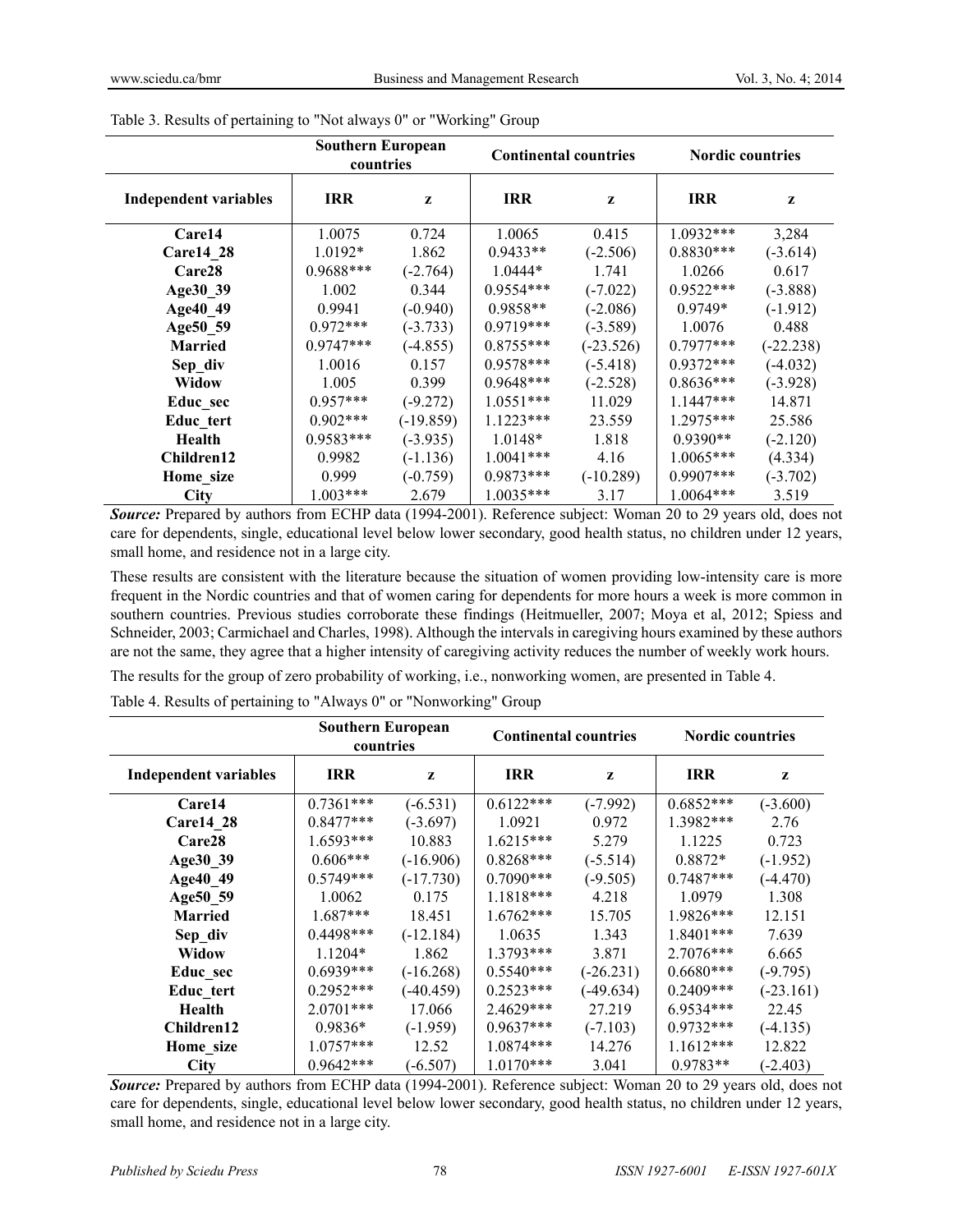For the nonworking group it was observed that a person who provides more than 28 hours a week of care is more likely to not work than a person not caring for dependents. However, the results of the nonworking group in the Nordic countries show that this is not relevant.

Providing less than 14 hours of caregiving decreases the probability of not working in the Nordic countries. This observation indicates that if caregiving is not intensive, women combine work and care and tend to overexert themselves.

Considering the effect of different sociodemographic variables on the weekly work hours, the work status pattern is similar across countries. The probability of having employment depends on age; a woman more than 50 years old works fewer hours than a woman under 30 years old. However, in some countries the probability of working decreases starting in the 30s. Previous authors confirm these results (Moya et al. 2012).

Marital status influences the probability of women working; single women generally work longer hours than women with any other marital status. Evidence in the literature suggests that a married women are less likely to work (Spiess and Schneider, 2003; Viitanen, 2005).

Another key factor affecting participation in the labor market is educational level. The results for this variable differ depending on the group of countries considered. In all the countries, the higher the level of education is, the greater the chance of having employment and of working more hours is, except in the southern European countries. All earlier research confirms that women with higher levels of education are more likely to participate in the labor market (Moya et al. 2012; Heitmueller, 2007; Viitanen, 2005).

Health status is also important for participation in the labor market as women whose health is poor or very poor work fewer hours. These results coincide with those of Heitmueller (2007).

Having children under the age of 12 years implies working more hours a week, but living in a larger home with more members tends to reduce the number of work hours. This circumstance may indicate that when household size increases, caregiving needs increase and it becomes more difficult to reconcile both activities. These variables were not relevant in the southern European countries. Previous studies demonstrate that having pre-adolescent children reduces the probability of working (Viitanen, 2005).

Finally, women who live in a large city are more likely to work more hours than those who live in a small city. This result confirms the findings of Moya et al. (2012) that living in a large city increases the probability of being employed because job opportunities are greater in larger labor markets.

## **5. Conclusions**

There is empirical evidence that informal caregiving responsibilities influence women's employment, particularly among middle-aged women (30 to 59 years), and that this effect varies depending on the availability of formal caregiving systems and the employment rates of women in each country.

This study provides relevant data compared to earlier research regarding the effect of informal caregiving responsibilities on labor intensity, as measured by weekly work hours. This is because this study analyzes the effect of the number of weekly care hours on work hours by comparing individuals caring for dependents with those who do not have caregiving responsibilities.

We estimated the relative risk using ZINB models against a reference subject who does not provide informal care. It has been found that women engaged in high intensity informal care, i.e., caring for a dependent person more than 28 hours a week, are less likely to participate in the labor market than women who do not have to care for dependents, except in the Nordic countries, where intensive informal care is rare. In addition, higher educational level and health status are key factors for women to participate in the labor market.

In the group of southern European countries, middle-aged women caring for dependents more than 28 hours a week work fewer hours outside the home. In the other countries, the negative impact on employment intensity occurs when a woman has fewer informal caregiving hours.

These results are consistent with the long-term care system in each country. In the countries of southern Europe, intensive informal care is much more frequent than in the other countries, especially the Nordic countries.

These data underline the need to develop policies that provide aid to women who care for dependents and, in particular, women who dedicate more than 28 hours a week to caring for dependents as this makes it difficult for them to enter the labor market.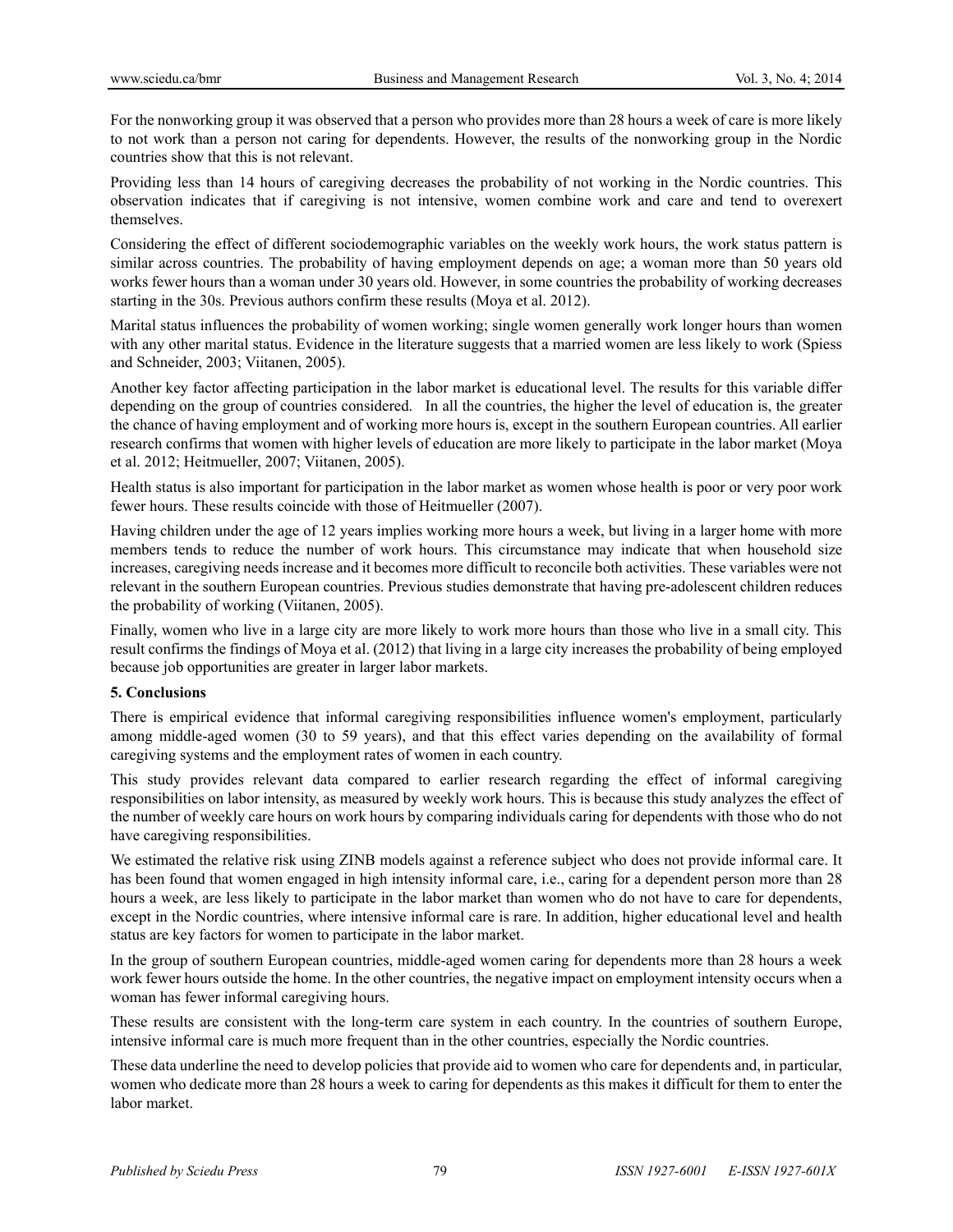Participation in the labor market depends on the degree of development of formal caregiving services. In the countries of central and northern Europe, where the public long-term care systems are more developed, informal caregiving has less impact on employment.

In the countries of southern Europe, informal caregiving still carries a lot of weight and formal caregiving services are less developed. Therefore, economic policy measures have to consider not only aid to dependent persons but aid to informal caregivers in order to allow caregivers to combine their informal care responsibilities with employment by increasing labor flexibility and education and training policies to facilitate their entry into the labor market.

This study has certain limitations. Data are from the period between 1994 and 2001 and changes that have taken place in the last 10 years can alter results. The employment rate of women differs in each group of countries, but increased up to 2008, although it decreased in recent years due to the economic downturn.

It should also be considered that as the dependent population has increased, formal care systems have been launched, especially in the countries of southern Europe. These factors may modify some of the results of our present work for the years after the period under study. Therefore, a logical extension of this study is to analyze a more recent period when the statistical data become available.

Another limitation is that the variable of informal care has been considered exogenous. The empirical evidence in this regard also supports the negative effect of informal care on the probability of having employment, but in this case the effect is smaller. It would thus be useful to study the effect of caregiving responsibilities on employment by considering caregiving as an endogenous variable. Authors who have used the ECHP database have considered informal care as an exogenous variable, due to the lack of instrumental variables that explain its endogeneity.

In any case, it is noteworthy that none of the previous studies has used the ZINB method to assess the effect of caregiving on employment intensity, its main advantage being the possibility of comparing women who care for dependents versus those who do not have caregiving responsibilities. By dividing the sample into two groups, we could examine in a single analysis the effect of caregiving on participating in the labor market and weekly work hours.

Future research should be developed with this topic. It could be investigated whether differences between the countries of northern and southern Europe remain after developing formal care system in some southern European countries, as Spain.

#### **References**

- Albert-Verdú, C., Davia-Rodríguez, M.A. (2011). Pobreza monetaria, exclusión educativa y privación material de los jóvenes. *Revista de Economía Aplicada*. 56(XIX):59-88.
- Bolin, K., Lindgren, B., Lundborg, P. (2008). Your next of kin or your own career? Caring and working among the 50+ of Europe. *Journal of Health Economics*. 27:718-738. http://dx.doi.org/10.1016/j.jhealeco.2007.10.004
- Carmichael, F., Charles, S. (1998). The labour market costs of community care. *Journal of Health Economics*. 17:747-765. http://dx.doi.org/10.1016/S0167-6296(97)00036-2
- Carmichael, F., Charles, S. (2003). The opportunity costs of informal care: does gender matter? *Journal of Health Economics.* 22:781-803. http://dx.doi.org/10.1016/S0167-6296(03)00044-4
- Casado-Marín, D., García-Gómez, P., López-Nicolás, A. (2008). Labour and income effects of caregiving across Europe: an evaluation using matching techniques. *Working paper 08/23. Department of Economics and Business, Centre for Research in Health and Economics (CRES). Universitat Pompeu Fabra*.
- Cheung, Y.B. (2002). Zero-inflated models for regression analysis of count data: a study of growth and development. *Statistics in Medicine*. 21:1461-1469. http://dx.doi.org/ 10.1002/sim.1088
- Crespo, L. (2007). Caring for parents and employment status of European mid-life women. *CEMFI Working paper.*
- Escribano-Sotos, F., Pardo-García, I., Bahmani, S. (2012). Women research and entrepreneurship. In M. A. Galindo & D. Riveiro (Eds.), Women´s entrepreneurship and Economics. New Perspectives, Practices and Policies (pp. 35-52). Springer, http://dx.doi.org/10.1007/978-1-4614-1293-9\_4
- Ettner, S. (1995). The impact of parent care on female labour supply decisions. *Demography* 32(1):63-80. http://dx.doi.org/10.2307/2061897
- Ettner, S. (1996). The opportunity costs of elder care. *Journal of Human Resources.* 31(1):189-205. http://dx.doi.org/ 10.2307/146047